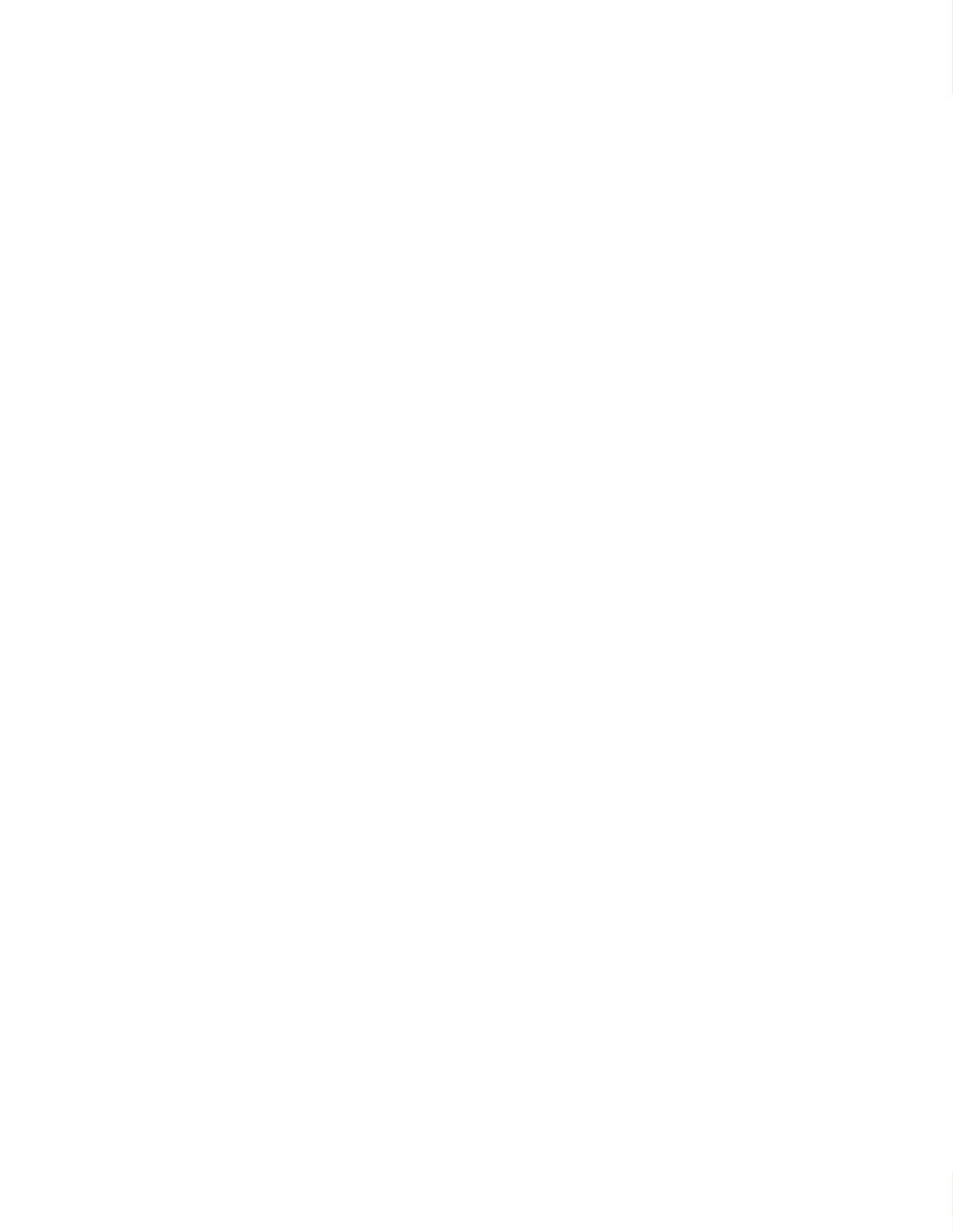# **H1N1 Report – Fall 2010**

On June 11, 2009, the World Health Organization (WHO) declared the novel H1N1 influenza virus a pandemic flu and went to phase six, the highest possible pandemic influenza alert level. The discovery of a new flu virus began in mid-March when Mexico reported cases of influenza-like illnesses, which turned out to be H1N1 flu.

The first Canadian cases were reported in British Columbia and Nova Scotia on April 26, 2009. Manitoba's first confirmed case was reported on May 3, 2009. On May 6, Alberta reported the first Canadian death linked to the H1N1 virus. Manitoba's first death linked to the virus was reported on June 16.

The WHO declared the pandemic over and began a post-pandemic phase on August 6, 2010.

The Manitoba government invested \$83 million to respond to the H1N1 flu pandemic. The effort the health care system put into working together to plan and respond demonstrated the commitment and professionalism of those working within the system and set the groundwork for further planning that will benefit all Manitobans.

Two waves of the disease affected Manitoba — the first in the spring of 2009 and, again, in the fall of 2009. Over the course of two waves of the disease, Manitoba had:

- 2,674 lab-confirmed cases
- 383 hospitalizations
- 71 patients admitted to intensive care units (ICU)
- 11 deaths linked to H1N1 flu

There were more H1N1 flu cases reported in Manitoba during the second wave in the fall. However, during the first wave in the spring, there were more cases of serious disease, with more people hospitalized and admitted to intensive care (ICU), although fewer overall cases. In the first wave, northern Manitoba experienced more disease, while southern Manitoba had a high number of cases during the second wave. Overall, females had higher rates of infection, hospitalization and ICU admission, compared to males. And, compared to seasonal flu, those of a relatively young age were more severely affected by the H1N1 flu.

In response to the H1N1 flu, the Manitoba government:

- implemented pandemic response plans
- adopted an incident command system to co-ordinate the response
- invested in additional equipment, anti-viral drugs and vaccine
- supported and guided the health care system and health care professionals in delivering care and vaccine to Manitobans

Preparations for the second wave of disease saw plans revisited, refined and sharpened, including the announcement of a \$47 million, five-point plan.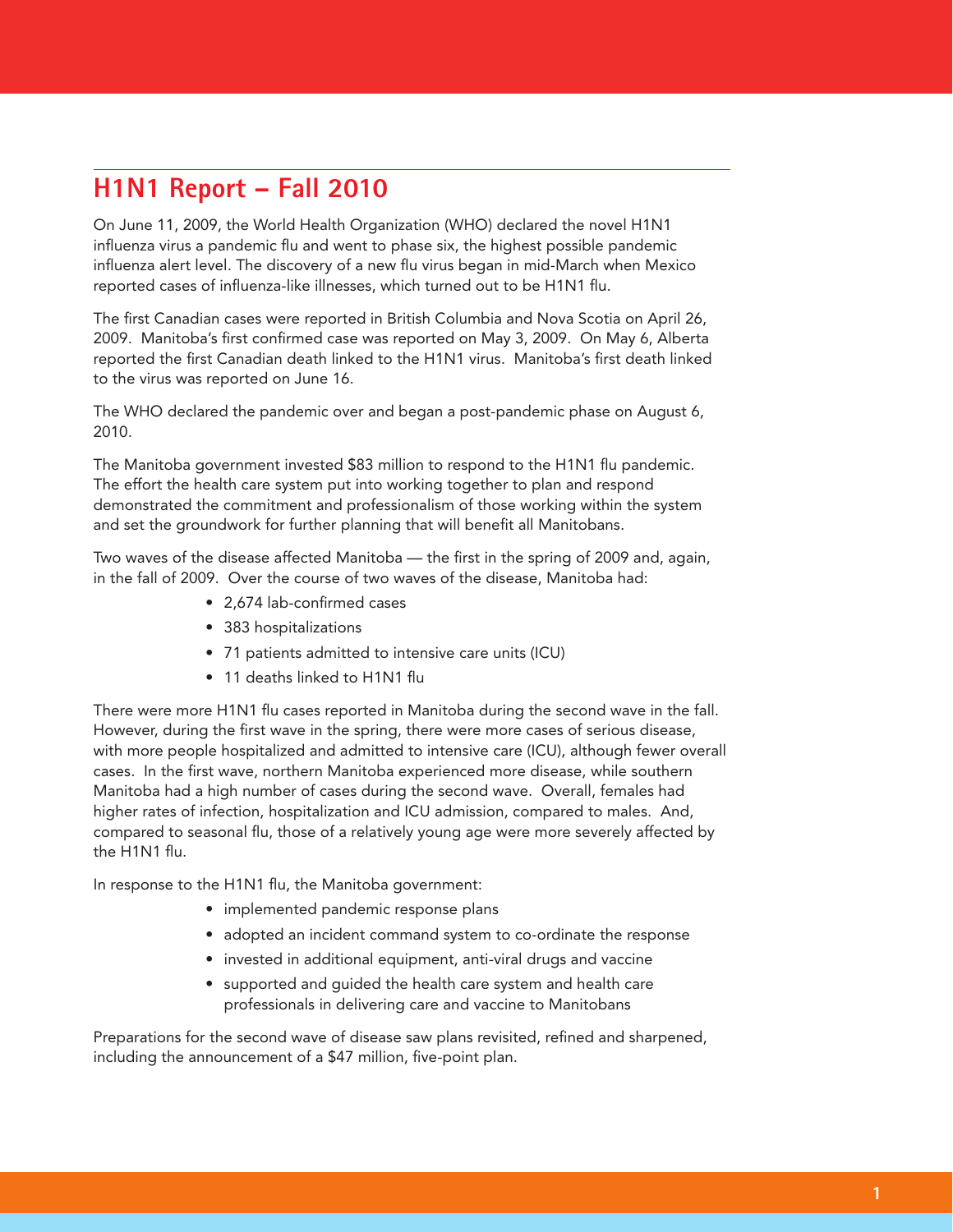Across the country, Canada's Pandemic Influenza Plan helped guide the response to this new flu. These national plans were developed with input from all provinces, including Manitoba, to address issues such as vaccines, the use of anti-virals and infection control guidelines. The Public Health Agency of Canada (PHAC) was the lead federal department.

Manitoba's comprehensive, flexible and adaptable pandemic plan and the individual plans of Manitoba's regional health authorities (RHAs) guided the province's overall pandemic flu response. The response included close collaboration between RHAs and other health care organizations, First Nations and Metis groups, and federal partners. The province used an incident command system led by the deputy minister to manage the daily demands and long-term responses required by the H1N1 flu.

This pandemic flu was not as severe as some had initially feared, based on the preliminary information about the disease. However, the H1N1 flu did cause serious illness and deaths across the country and in Manitoba. H1N1 flu also focused public attention on the potential impact of a new disease in our daily lives. It helped remind Manitobans of basic infection control practices, such as regular hand washing and covering coughs and sneezes.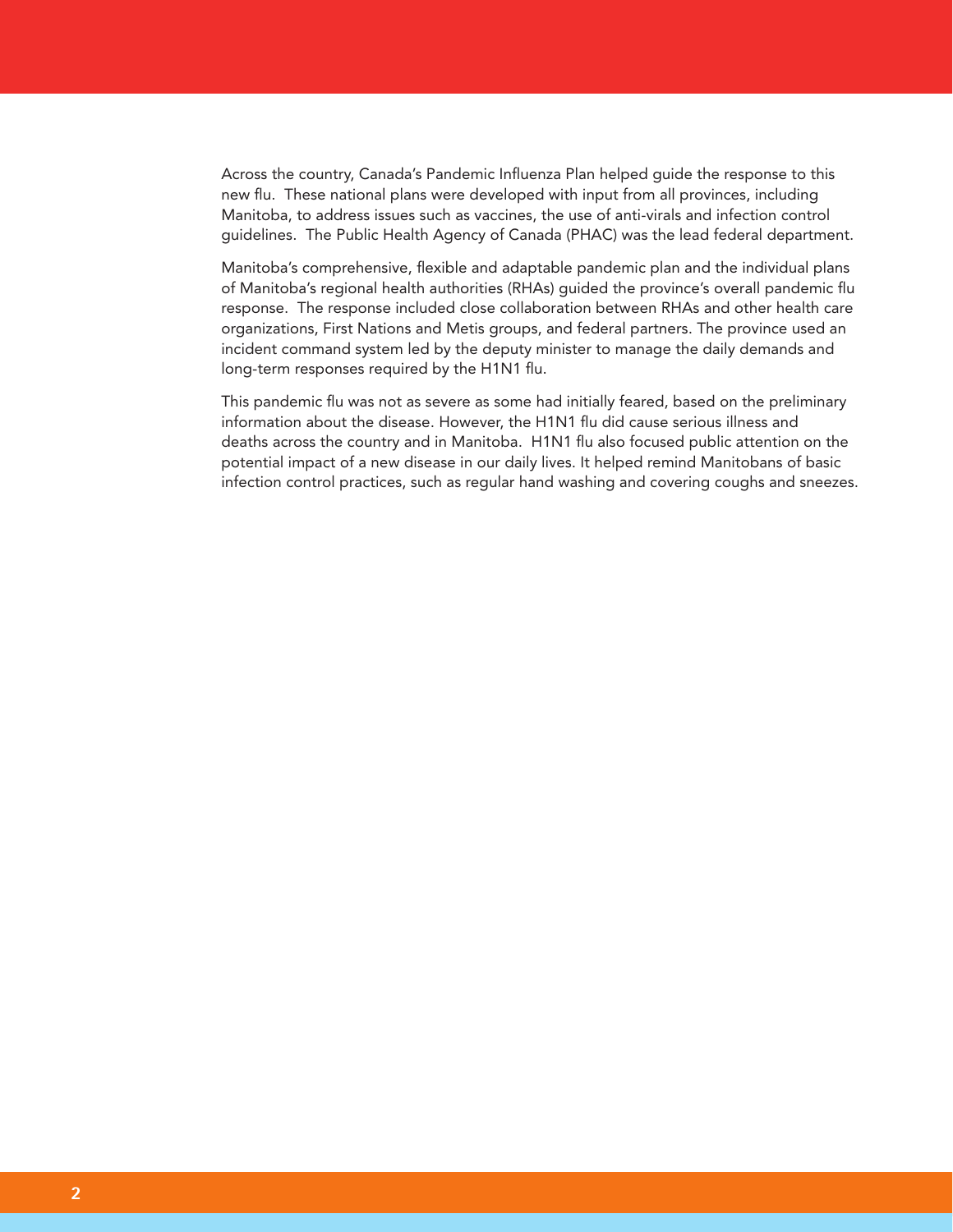# **H1N1 Flu in Manitoba**

Of the 2,674 lab-confirmed H1N1 flu cases in Manitoba, 1,384 affected females and 1,290 affected males. Lab-confirmed cases do not reflect the actual number of people infected with the H1N1 virus, nor do the numbers indicate the seriousness of illness any individual may experience. In addition, during the second wave of H1N1 flu, laboratory testing focused on severe cases to conserve lab resources. It is probable that many more Manitobans became ill with H1N1 flu but managed their own symptoms and recovered at home. However, the number of lab-reported cases does help guide an assessment of the impact of H1N1 flu in Manitoba.

Pregnant women, young children and people of any age with certain chronic lung or other medical conditions appeared to be at higher risk of more complicated or severe illness. Approximately 14 per cent of the lab-confirmed H1N1 flu cases required hospitalization.

The first wave of H1N1 began in Manitoba on May 3, 2009 and the second wave began on October 6, 2009.

- In the first wave, 905 lab-confirmed cases were reported.
- In the second wave, 1,769 lab-confirmed cases were reported.
- Over both waves, the majority of the cases were not hospitalized or admitted to ICU.

Overall the rates of infection and hospitalization were higher in females than males, and more females were admitted to ICUs than males in both waves.

- Over the first wave, 24 per cent of lab-confirmed cases were hospitalized and 5.2 per cent admitted to ICU.
- In the second wave, 9.2 per cent of lab-confirmed cases were hospitalized and 1.4 per cent were admitted to ICU.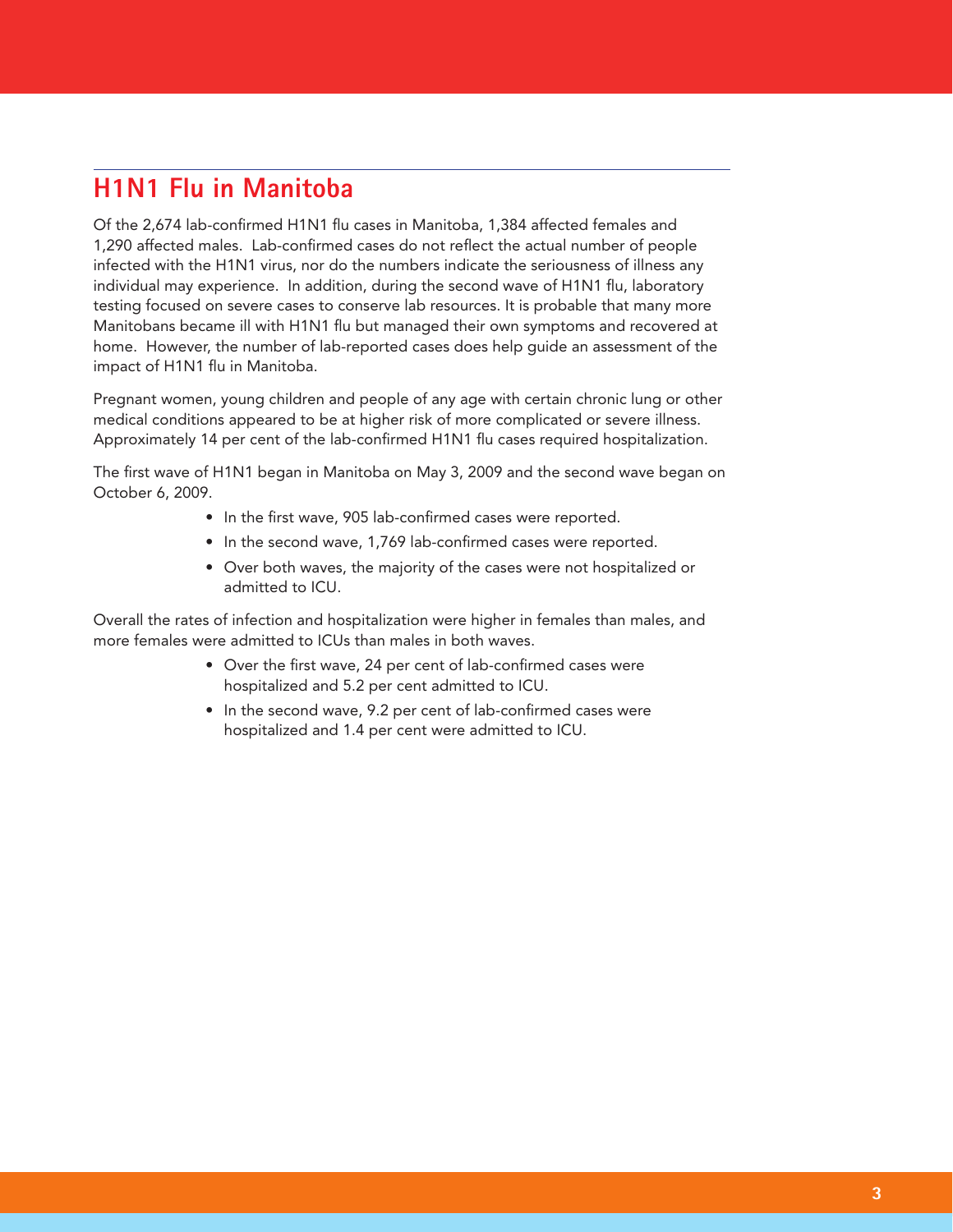**OCCURRENCE** OF CONFIRMED H1N1 FLU CASES PER WAVE, GENDER, AND LEVEL OF CARE

|                    | Manitoba<br>Population | <b>All Cases</b> |                   | <b>Hospitalized Cases</b> |      |                   | <b>ICU-Admitted Cases</b> |     |                   |      |
|--------------------|------------------------|------------------|-------------------|---------------------------|------|-------------------|---------------------------|-----|-------------------|------|
|                    | Count <sup>4</sup>     | Count            | Rate <sup>2</sup> | Count                     | %1   | Rate <sup>2</sup> | Count                     | %1  | Rate <sup>2</sup> | %3   |
| <b>First Wave</b>  |                        |                  |                   |                           |      |                   |                           |     |                   |      |
| Females            | 607,938                | 465              | 76.5              | 119                       | 25.6 | 19.6              | 32                        | 6.9 | 5.3               | 26.9 |
| Males              | 591,047                | 440              | 74.4              | 102                       | 23.2 | 17.3              | 15                        | 3.4 | 2.5               | 14.7 |
| Total              | 1,198,981              | 905              | 75.5              | 221                       | 24.4 | 18.4              | 47                        | 5.2 | 3.9               | 21.3 |
| <b>Second Wave</b> |                        |                  |                   |                           |      |                   |                           |     |                   |      |
| Females            | 607,938                | 919              | 151.2             | 97                        | 10.6 | 16.0              | 16                        | 1.7 | 2.6               | 16.5 |
| <b>Males</b>       | 591,047                | 850              | 143.8             | 65                        | 7.6  | 11.0              | 8                         | 0.9 | 1.4               | 12.3 |
| Total              | 1,198,981              | 1769             | 147.5             | 162                       | 9.2  | 13.5              | 24                        | 1.4 | 2.0               | 14.8 |
| <b>BOTH WAVES</b>  |                        |                  |                   |                           |      |                   |                           |     |                   |      |
| Females            | 607,938                | 1384             | 227.7             | 216                       | 15.6 | 35.5              | 48                        | 3.5 | 7.9               | 22.2 |
| <b>Males</b>       | 591,047                | 1290             | 218.3             | 168                       | 13.0 | 28.3              | 23                        | 1.8 | 3.9               | 13.7 |
| Total              | 1,198,981              | 2674             | 223.0             | 383                       | 14.3 | 31.9              | 71                        | 2.7 | 5.9               | 18.5 |

1. Percentages calculated using the overall number of confirmed H1N1 cases as denominator.

2. Rate per 100,000 people (gender specific).

3. Percentage calculated using the number of hospitalized cases as denominator.

4. Population data in this section are based on records of residents registered with Manitoba Health as of June 1, 2008.

Manitoba's northern regions (Nor-Man, Burntwood, Churchill and North Eastman RHAs) were more affected during the first wave than the second. A total of 40.3 per cent of all hospitalized cases were residents of northern Manitoba during the first wave. During the second wave, this percentage dropped to 9.3 per cent.

EPIDEMIC CURVE OF WAVE 1 AND 2 OF H1N1 FLU

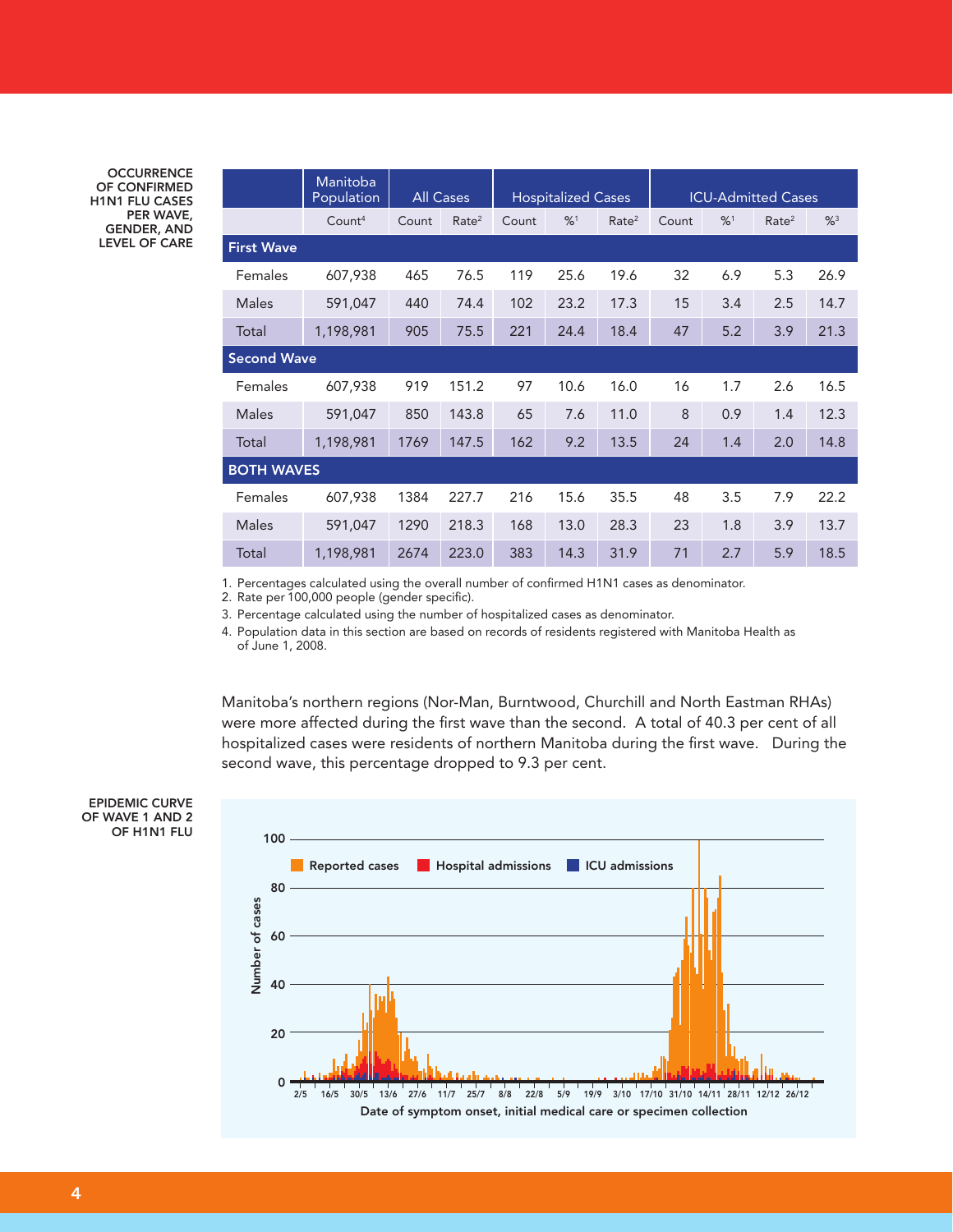Of the 383 hospitalized cases during both waves, 56 per cent were female and 44 per cent were male. There were more hospitalized cases in the first wave (221), compared to the second wave (162).

- Fewer children under the age of five were hospitalized during the first wave, compared to the second wave.
- People aged 46 to 65 were more frequently hospitalized during the second wave than the first.
- First Nations populations were more severely affected in the first wave than the second.

Of the 71 cases admitted to ICU during both waves, 68 per cent were female and 32 per cent were male. There was more severe infection, based on hospitalizations and ICU admissions, during the first wave compared to the second wave. There were fewer ICU admissions for First Nations people in the second wave, compared to the first wave.

During the first wave, the highest rate of disease was among children under age one. The number of children under age one admitted to ICU was also highest in the first wave.

Manitoba reported 11 deaths during both waves – six female and five male.

| <b>AGE</b>         | <b>H1N1 INFLUENZA DEATHS</b> |  |  |  |  |
|--------------------|------------------------------|--|--|--|--|
| $0 - 6$ months     | $\Omega$                     |  |  |  |  |
| 6 months - 3 years | 1                            |  |  |  |  |
| 3-9 years          | $\Omega$                     |  |  |  |  |
| 10-19 years        | $\Omega$                     |  |  |  |  |
| 20-29 years        | $\mathbf{1}$                 |  |  |  |  |
| 30-39 years        | $\overline{2}$               |  |  |  |  |
| 40-49 years        | $\overline{4}$               |  |  |  |  |
| 50-59 years        | 1                            |  |  |  |  |
| $60+$              | $\overline{2}$               |  |  |  |  |
| <b>Totals</b>      | 11                           |  |  |  |  |

DISTRIBUTION OF PH1N1-RELATED DEATHS BY AGE **GROUP**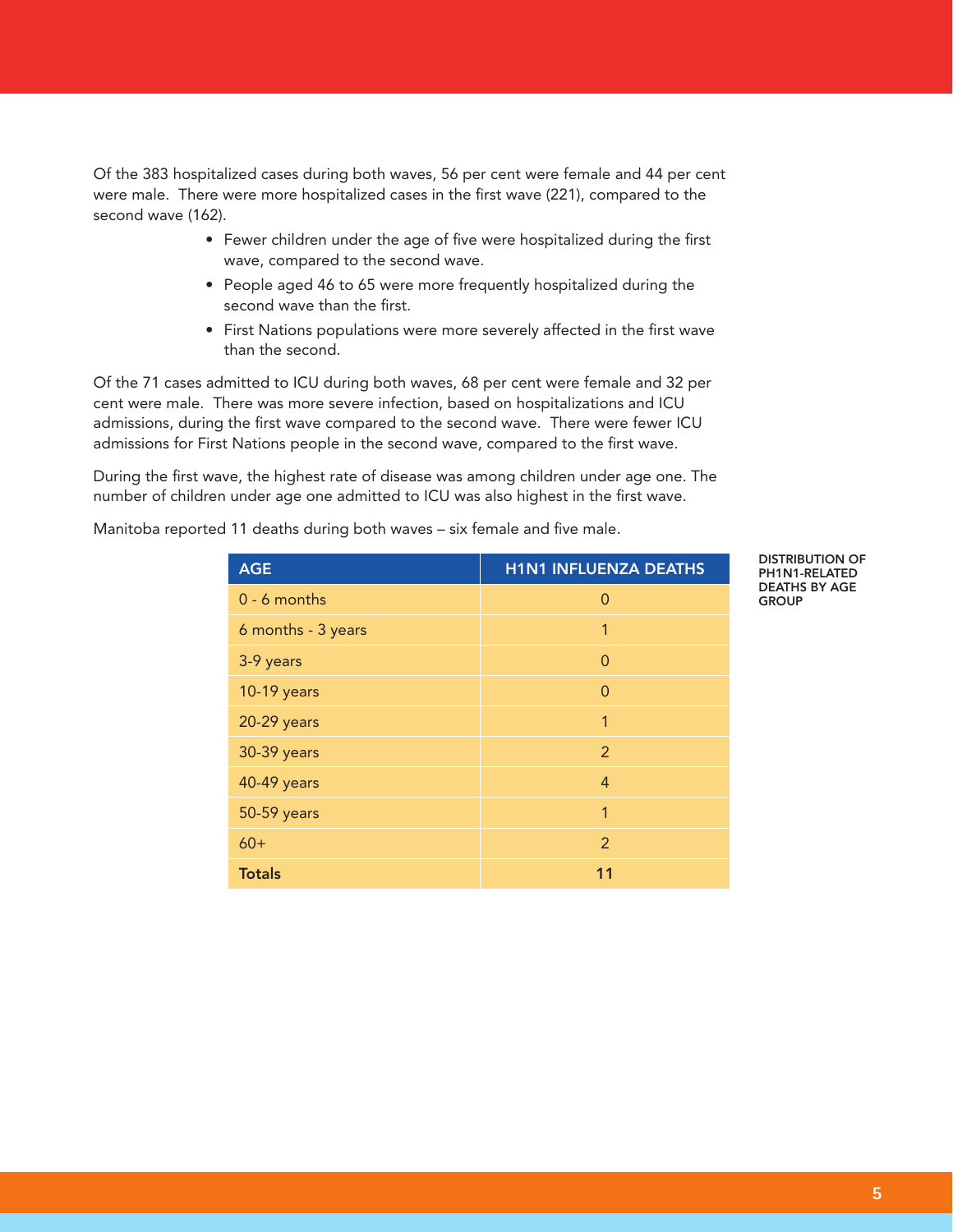# **Manitoba's Response**

Based on emerging international, national and local surveillance from the first wave of the pandemic flu, the Manitoba government set out a five-point, \$47 million response plan in fall 2009 for the next wave, focusing on prevention, treatment and care:

- 1. Protecting Manitobans Prevention: more than \$21.8 million to purchase, store and distribute vaccine for pandemic H1N1 influenza
- 2. Caring for Manitobans: more than \$5.7 million to increase intensive care and surgical capacity by hiring staff; purchase more equipment and supplies and for additional supplies of antivirals
- 3. Supporting the Front Lines: more than \$16.8 million to purchase additional masks, gloves, gowns and other protective equipment for health care providers
- 4. Working for Manitobans: more than \$3.1 million for laboratory testing equipment, additional public health staff and to provide information to the public about the pandemic and personal precautions
- 5. Keeping Manitobans moving: from home flu kits and workplace preparations, to provide Manitobans with information about the H1N1 pandemic flu

# **Protecting Manitobans**

#### *Immunization*

Manitoba's mass immunization effort for H1N1 flu reached 37 per cent of the population, meaning 451,000 people received the H1N1 vaccine. This was the largest immunization effort in Manitoba's history. Overall, Canada had some of the highest immunization rates in the world. Manitoba chose to focus on those most at risk of serious disease, successfully immunizing high proportions of people in the priority risk groups.

The \$21.8 million represents Manitoba's share of the vaccine purchase. The federal government also funded a portion of the vaccine purchased by all provinces.

Vaccination is one of the most effective ways to protect the public from H1N1 flu. Influenza vaccine causes the body to produce antibodies to fight the flu virus, increasing immunity or protection from the virus. The vaccine contained inactive virus and could not cause the flu.

Planning for the H1N1 immunization program blended the seasonal flu program into the roll out of the H1N1 vaccine. The seasonal flu program started at the beginning of October 2009 while the province waited for delivery of the H1N1 vaccine. As in previous years, the seasonal flu program focused on those most at risk of complications from influenza.

For the H1N1 vaccine, the province identified three priority groups, based on national guidelines and Manitoba's experience with the disease during the first wave. The groups were identified to immunize people who were mostly likely to become seriously ill. Vaccine supply affected the implementation of the priority groups.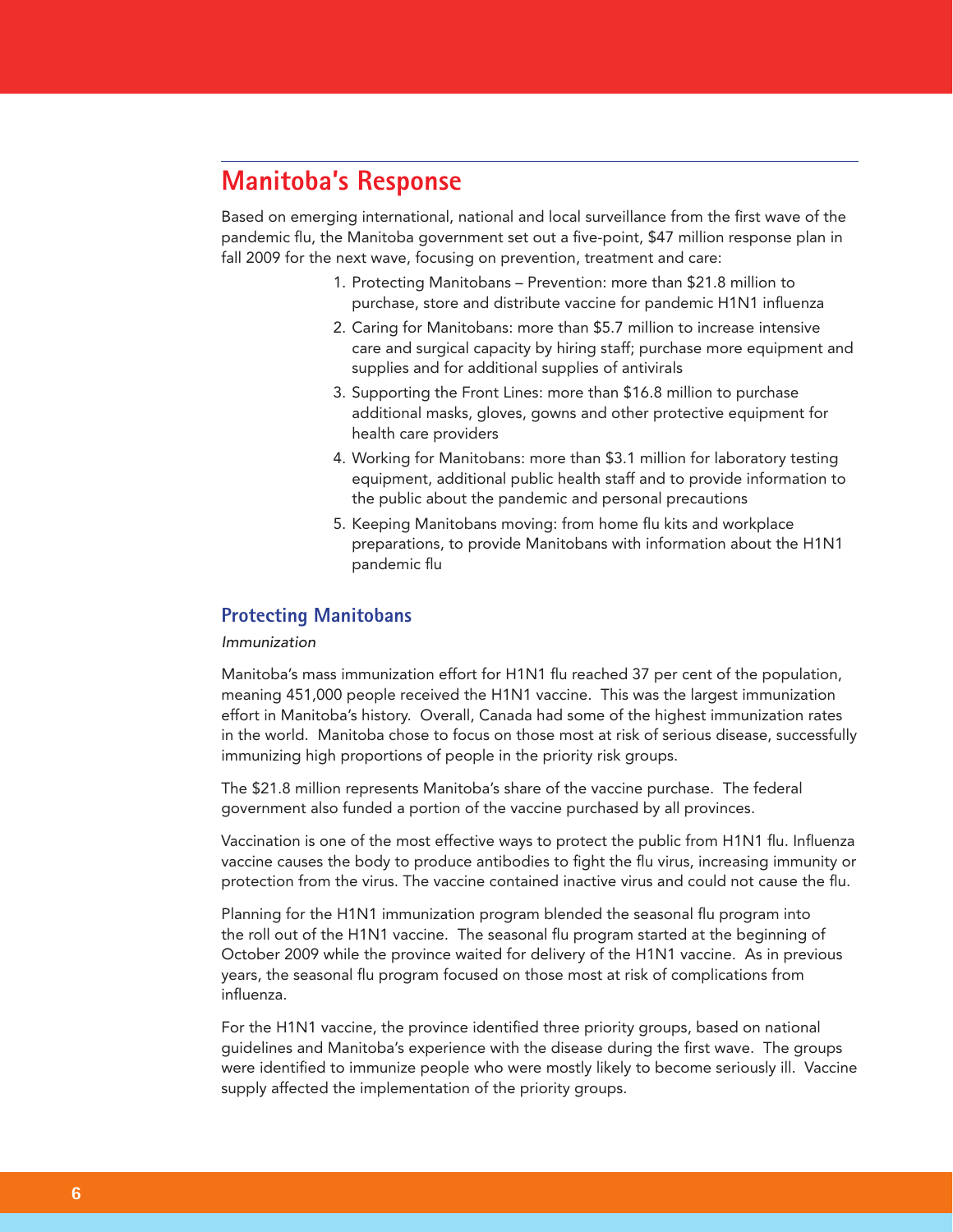At the beginning of November 2009, priority group one was modified as follows:

- people with chronic conditions under the age of 55 years and other conditions including severe obesity, substance abuse, and alcoholism
- pregnant women
- children six months to under five years
- people residing in remote and isolated settings or communities
- people with Aboriginal ancestry (First Nations, Metis, Inuit)
- disadvantaged individuals (such as homeless)
- people who are immuno-compromised

On November 11, 2009, the list was expanded to children six months - under 18 years old and on November 18, 2009 the vaccine was made available to all Manitobans.

Each regional health authority vaccinated individuals based on these priorities. They took into account their own unique operational logistics such as availability of vaccine supply, human resources capacity, demographics and geographic/travel constraints.

Immunization rates were high in the north, which reflected a key priority group. The rate in the Burntwood RHA was 70 per cent, in Churchill it was 54 per cent and in Nor-Man, it was 51 per cent. Over half of Manitoba's First Nations population received the H1N1 flu vaccine with approximately 60 per cent being immunized. Some northern and isolated communities, specifically Fox Lake/Bird in the Burntwood RHA had a 100 per cent immunization rate.



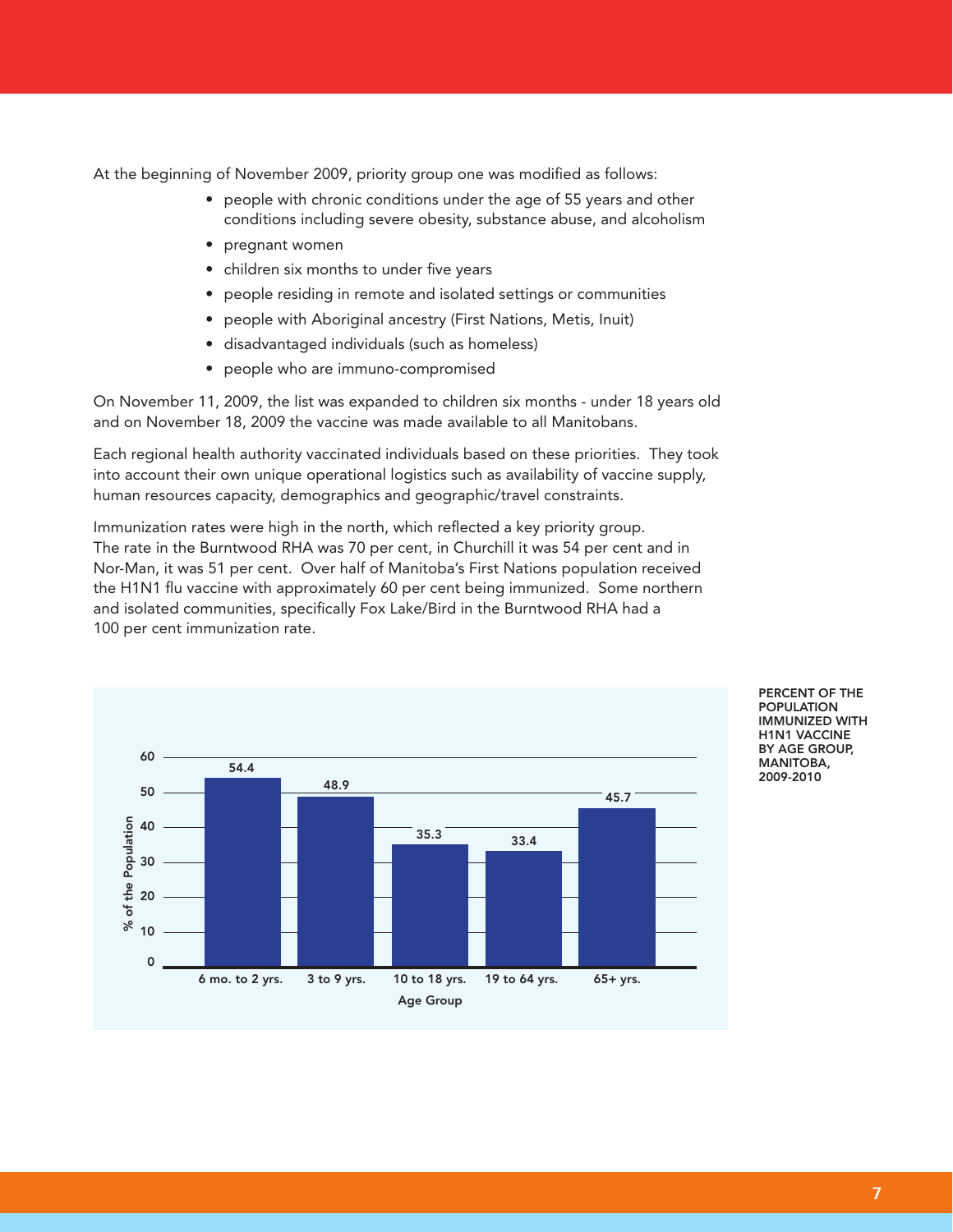Overall, young Manitoba children were the most likely to be immunized.

Vaccine supply was a significant issue in the fall. Under Manitoba's plans for mass immunization, up to 200,000 people could be immunized per week. Manitoba had expected 120,000 doses of vaccine in the first week but received 71,000 doses, followed by 63,000 in the following week. At the lowest point, the province received 17,500 doses for the week of November 2, 2009. There was also some public confusion in understanding the two different types of vaccine available (with and without adjuvant) and the evolving recommendations over whether one or two shots would be required. By the time there was sufficient vaccine, many Manitobans seemed to decide that the threat of H1N1 flu had passed and decided not to be immunized.



## **Caring for Manitobans**

## *Surge Capacity*

Planning for a pandemic flu identified the potential need to quickly expand the number of available hospital beds and included options such as reducing the number of surgeries and re-directing patients to other care options. The province could also access the National Emergency Stockpile System (NESS), which has 2,500 beds that could be used on a temporary basis. Plans were in place to provide beds in every facility in Manitoba, if required. During both waves of disease, the primary demand was on intensive care beds. Surgeries were not cancelled and the stockpiled beds were not required.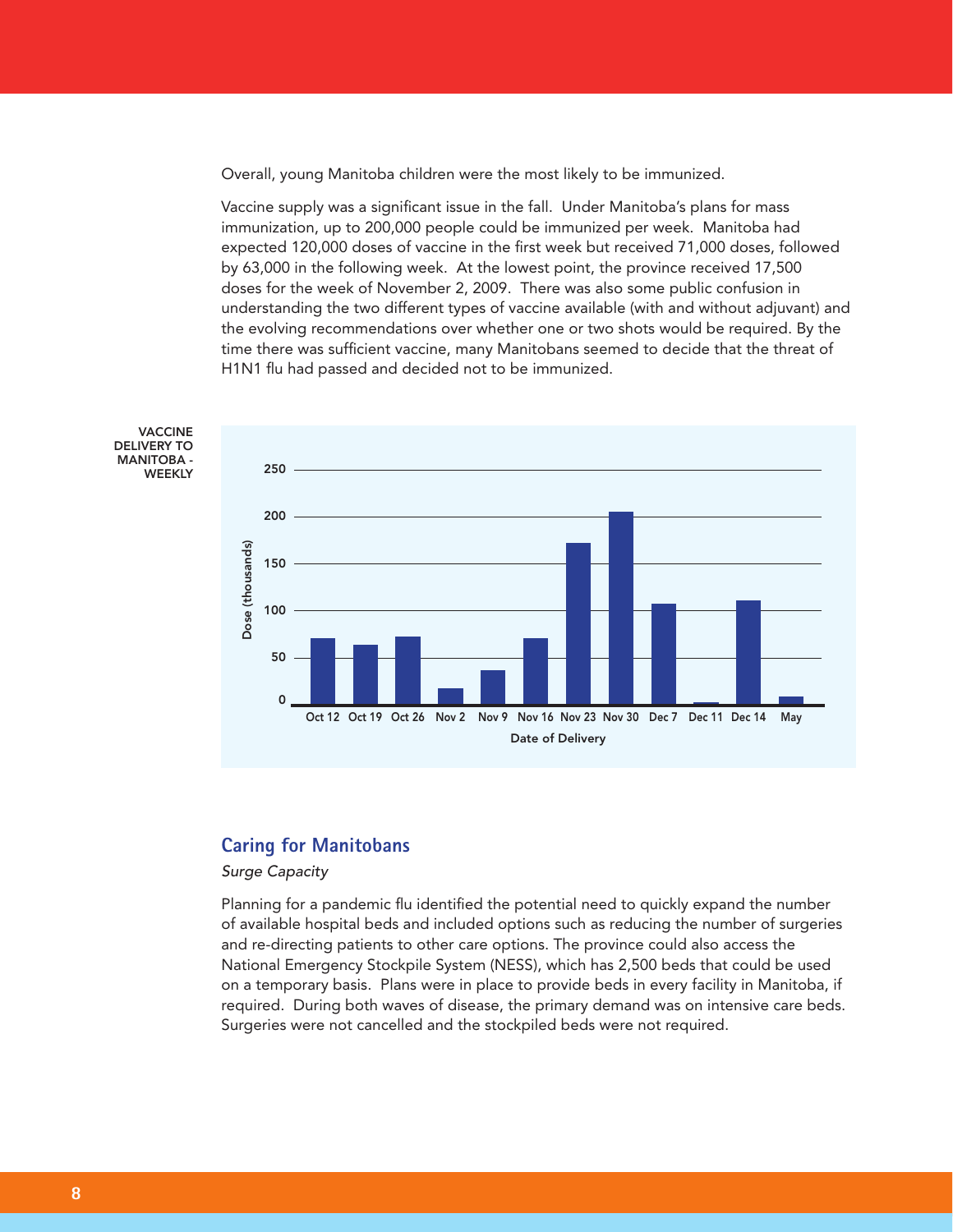## *Expanding ICU capacity*

During the first wave of the H1N1 flu, intensive care units experienced a surge in demand from patients requiring ventilator support; sometimes for unusually long periods of time. The peak demand was on June 24, 2009 when 38 patients associated with H1N1 flu were on ventilators — about 40 per cent of the province's capacity. As a result of this demand in the first wave, the Manitoba government requested 15 additional ventilators from the NESS through PHAC. These ventilators were not required, but their existence was important in planning to manage the potential numbers of patients. They were positioned around the province to be used as needed.

Before the second wave, funds from the province purchased additional ventilators, and trained more health professionals to use ventilators and manage ventilated patients. In addition, plans included using surgical and transportation ventilators to meet the demand for ICU care for H1N1 flu patients who required ventilator care. These measures had the potential to triple the number of ventilators available to treat patients in Manitoba.

#### *Air Ambulance Services*

During the first wave, there was significant pressure on the air ambulance services with 76 patients requiring air transport from northern communities. Air ambulance services are different than Lifeflight services, which transport critically ill patients. Plans for the second wave included the development of a different response plan for air ambulance use, based on the input of air carriers, First Nations communities and the department. The response included plans for sharing staff, equipment and supplies between companies, if required.

#### *First Nations and Metis Peoples*

During the first wave, Manitobans of Aboriginal ancestry experienced greater incidence of severe disease with H1N1 flu. To help manage and co-ordinate the response to the H1N1 flu, Manitoba established a tri-partite table that included the province, the federal government and First Nations and Metis organizations. This was a valuable way to identify issues, gather and share information, and develop solutions.

## *Flu Kits*

To prepare for the second wave, a partnership between the Manitoba government and the Assembly of Manitoba Chiefs resulted in 15,500 flu kits being distributed to all First Nations communities in Manitoba. They contained hand sanitizer, infants' ibuprofen, children's acetaminophen, adult acetaminophen, sanitizing hand wipes, a thermometer and flu information. A similar approach was undertaken in partnership with the Manitoba Metis Federation. Northern affairs communities also received 2,400 flu kits.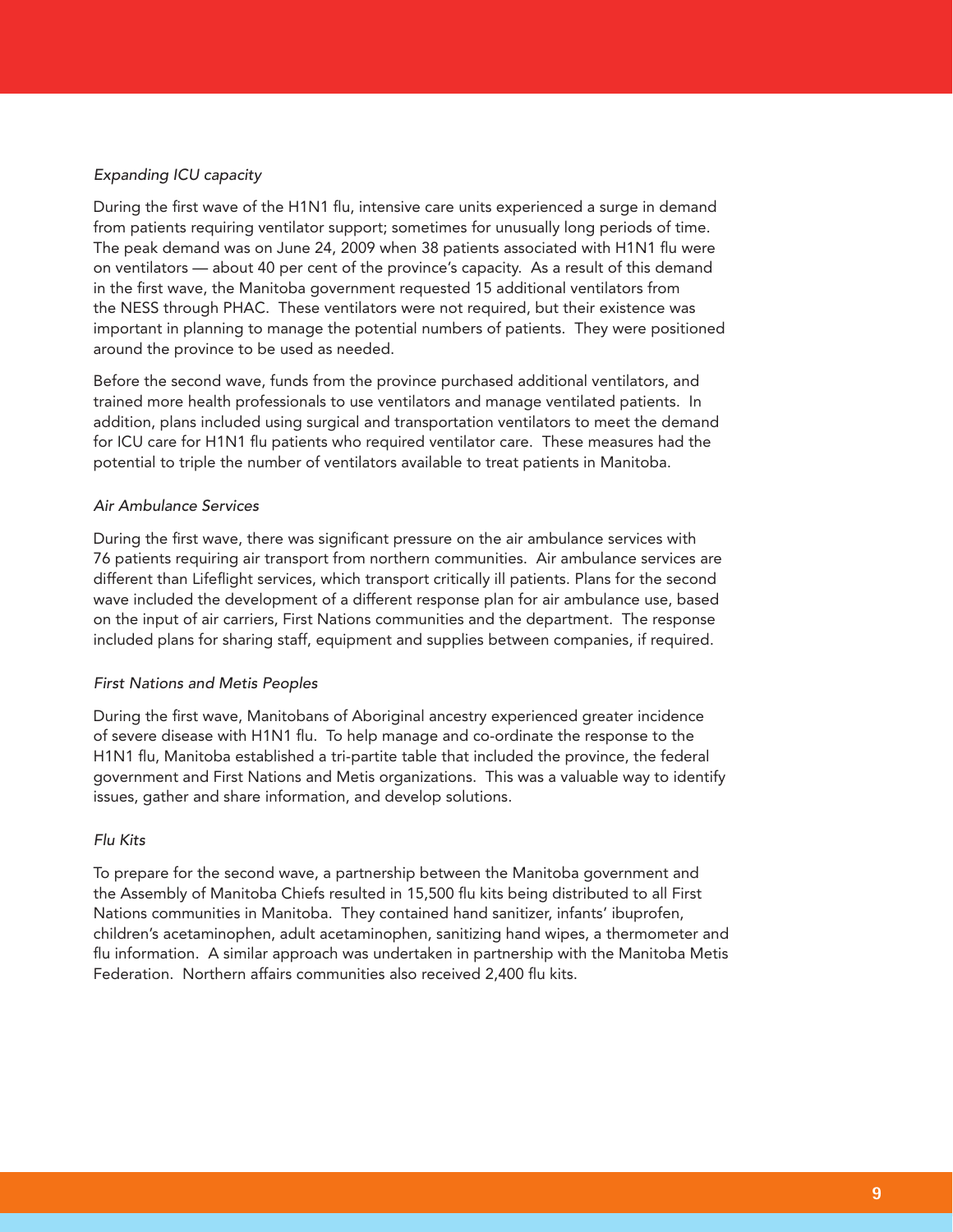#### *Call to Action*

Manitoba issued a Call to Action to health care professionals in September 2009 to help manage the demand for professional health care services. Volunteers were asked to potentially help with mass vaccination clinics, work in ICU units or to provide support in remote or northern regions. Over 630 volunteers, including doctors, registered nurses, retired nurses, licensed practical nurses and paramedics responded, along with members of the public who offered to help register or greet patients. The response to the call to action helped RHAs tap into additional resources to manage service demands during the second wave.

#### *Antiviral Drugs*

Manitoba used antiviral drugs to treat people with severe respiratory illnesses and people at risk of severe disease. Antivirals are generally for short-term treatment. The province developed guidelines for health care providers to guide their use of antivirals during the H1N1 flu pandemic.

The Manitoba government also covered the cost of antiviral drugs through the Pharmacare program to ensure costs were covered for people, such as those receiving employment and income assistance, employment insurance or those who had met their Pharmacare deductibles.

Manitoba has a provincial stockpile of antivirals, established in partnership with the federal government. Based on Manitoba's population, it is intended to serve all Manitobans. Supplies were positioned around the province to provide RHAs and provincial and federal nursing stations with supplies as needed. An information and distribution system was developed to link private pharmacies, pharmacy suppliers and the province to co-ordinate antiviral distribution. Over the two waves of disease, 168,500 doses of antiviral medication were dispensed.

## **Supporting the Frontlines – Working with Health Professionals**

The province established a central stockpile of equipment for the health sector to protect front-line health care workers and support a mass immunization campaign. Distribution of materials to RHAs and hospitals began May 4, 2009 and continued over 30 weeks. Supplies include N95 respirator masks, hand sanitizer, examination gloves, syringes and other equipment.

This stockpile will continue to support the health care sector for future emergency situations. Supplies will be rotated into the regular supply chain and renewed as needed to ensure products and equipment are used before their expiry date.

Regular contact was maintained with doctors, nurses and other health care professionals to share H1N1 flu information as it evolved. Guidance documents were provided in many areas, such as clinical care, infection prevention and control, workplace safety, workplace resiliency strategies and testing. Updated information was also provided about the use of gloves, surgical masks and N95 respirator masks.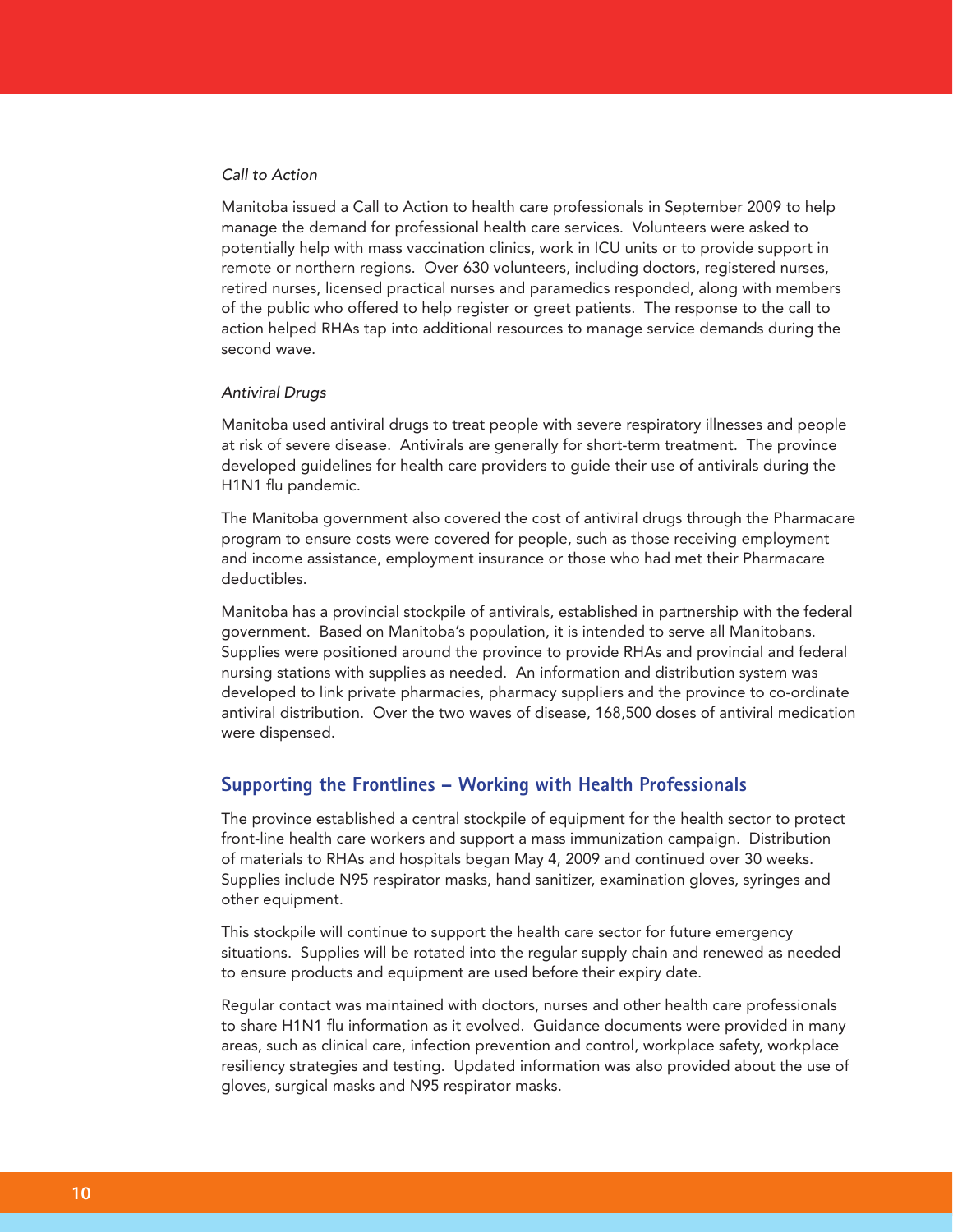Guidelines were also circulated for specific settings, such as first responders, homecare, child care centres, corrections, businesses, summer camps and other workplaces. There was also extensive information provided about the vaccine.

# **Working with Manitobans**

Manitoba's incident command system guided the provincial health response. This structure connected to the RHAs, the federal government, First Nations and Metis governments, and other organizations to collectively gather information, solve problems and provide direction. This structure was flexible and effective in managing daily operations and responding to issues as they arose.

Regular media news conferences, interviews and bulletins, along with advertising in print, radio, TV and websites, plus a household flu guide for all Manitoba households, helped provide Manitobans with information about H1N1 flu.

Information on cough etiquette and handwashing was translated into 17 languages. Targeted communications were developed with First Nations and Metis leadership and communities. Other targeted communications included materials for pregnant women, businesses, municipalities and workplaces.

RHAs also issued media bulletins and ran advertisements, particularly for mass immunization efforts. The federal government also held media briefings and produced advertising.

Health Links-Info Santé handled 9,481 calls about H1N1. This service provided Manitobans with direct access to information about H1N1. Registered nurses answered specific questions from callers.



HEALTH LINKS-INFO SANTÉ – PERCENTAGE OF CALLS RELATED TO H1N1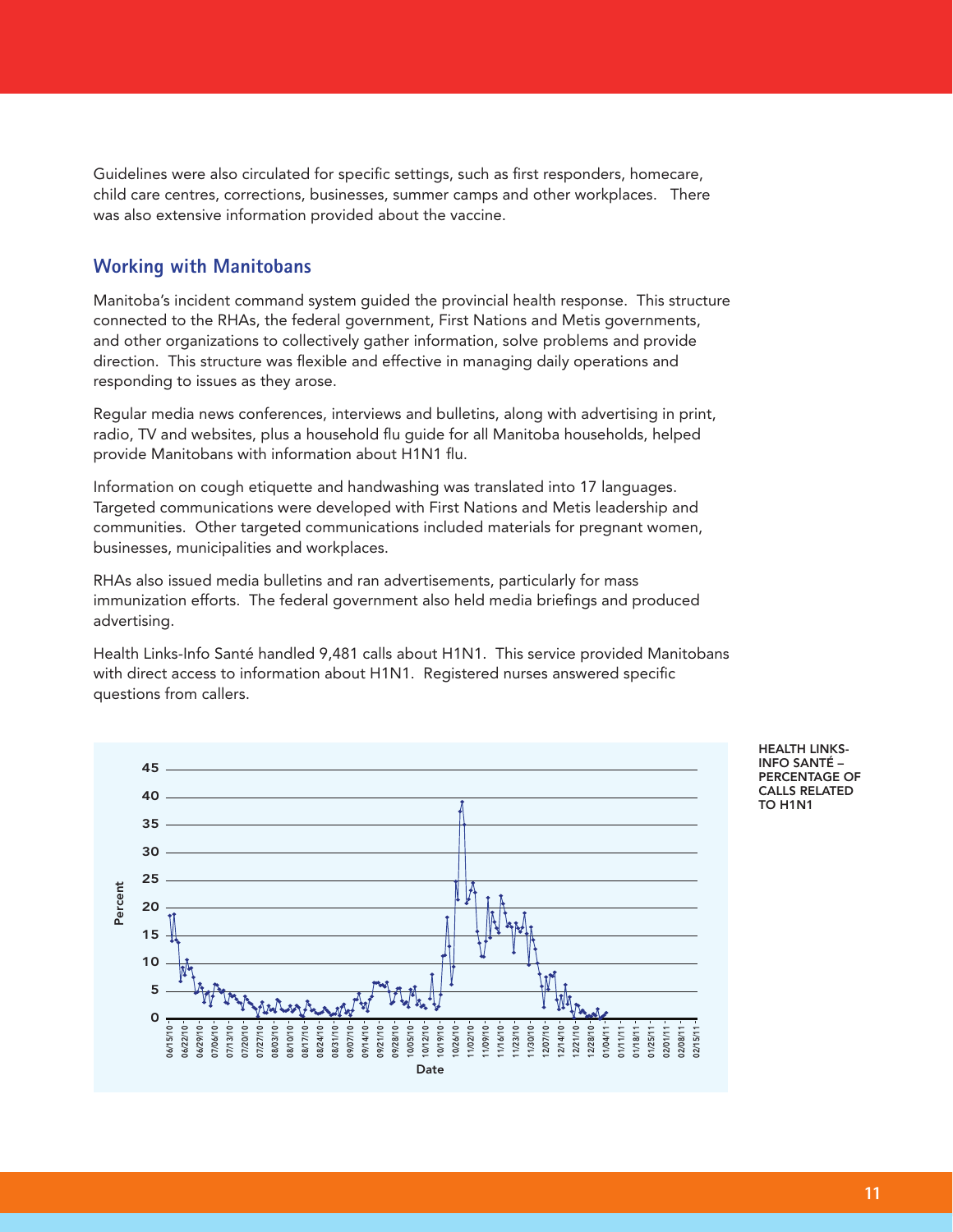In addition, Manitobans went to see a doctor more frequently during both waves of the disease, but particularly during November of 2009 during the second wave.



ALL MANITOBA (ALL AGE GROUPS) Fiscal Years by Week (Beginning April 1st through March 31st)

# **Keeping Manitoba Moving**

The response to a disease outbreak is not only driven by the health sector, but also by communities, businesses, organizations, families and individuals. Information and planning guidelines were targeted to specific areas, such as schools, child care centres, recreational programs, municipalities and businesses. Schools put in special monitoring practices for unusually high absenteeism rates that could indicate a potential flu issue, including web postings. Infection prevention and control practices were extensively shared in classrooms across the province.

The planning by many organizations was largely cautionary as H1N1 was not as severe as first anticipated. The severity of a pandemic, or similar public health emergency, is unpredictable and plans need to be thorough and adaptable. These plans will continue to help communities, organizations and government departments prepare for a future pandemic flu or another emergency situation that would disrupt normal operations.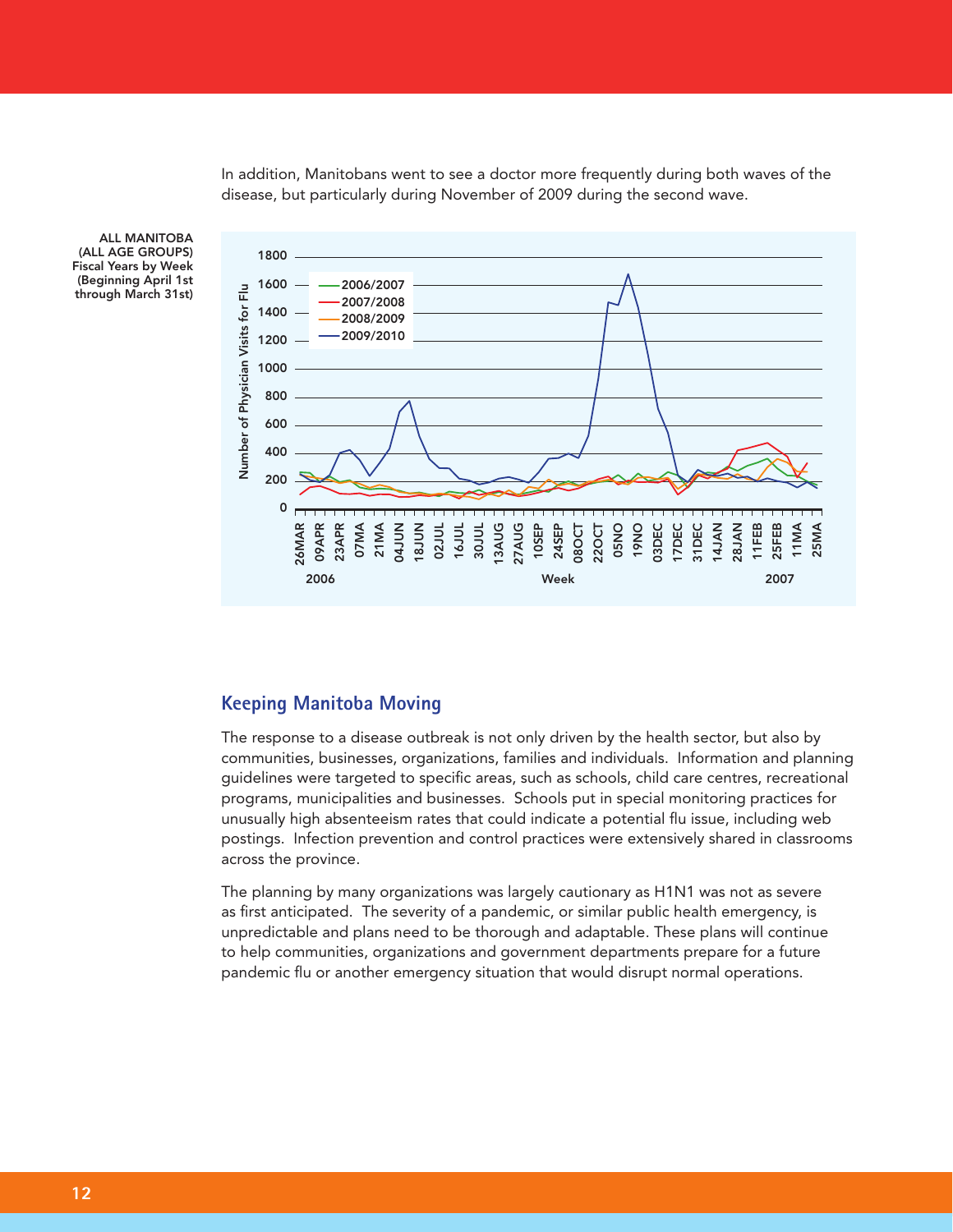# **Lessons Learned**

# **1. Pandemic Planning Paid Off**

The work of Manitoba Health and the health care system to prepare for a potential pandemic was important in this response to H1N1 flu. The plans of the department and the RHAs were ready to use and could be adapted quickly based on what was occurring in the community.

Guidelines for municipalities, child care centres, recreational programs, businesses and schools were prepared. Numerous presentations were made to help schools, school divisions, private businesses and government departments plan their response to potential illness.

Planning and purchasing supplies, such as antiviral drugs, in advance was useful. Other supplies, such as masks and hand sanitizer, were in high demand by all provinces as the pandemic flu began. Initially, it was difficult to get some supplies.

The implementation of the incident command system across the health care system was instrumental in rapidly gathering and sharing information, responding to issues, sharing information and quickly co-ordinating solutions among provincial partners. This approach worked well to co-ordinate the response to H1N1 flu in a complex health care system.

Manitoba will build on the success of the planning and preparation and move forward with:

- assessing the antiviral stockpile and how it is maintained and used
- maintaining a permanent stockpile of personal protective equipment for health professionals for future incidents
- continuing to participate and support national efforts to establish stockpiles for potential responses to disease outbreaks or other healthrelated matters that require additional equipment and resources
- continuing to use the incident-management system across the health care system, including training and exercises that test the response system

# **2. Expect the Unexpected — Managing an Unknown is Challenging**

Projecting how a new type of disease may evolve, who it may affect and how widespread it will be is challenging. When a new disease emerges, such as a pandemic flu, it is critical to quickly assess many factors, such as who is affected, how, to what extent, how fast the disease is spreading, which part of the population is most affected, etc. During the H1N1 flu, public health and health care experts were learning about the disease while, at the same time, responding to its effects on the population.

In the early days of the H1N1 flu, there were some indications that the circulating virus strain was similar to the 1918 flu which killed 40 million around the globe. The initial case fatality rate of hospitalized patients in Mexico was seven per cent. These early indications drove health care systems to be ready for, and expect, the worst-case scenario. As it turned out, the extent of fatalities and the seriousness of the disease was less than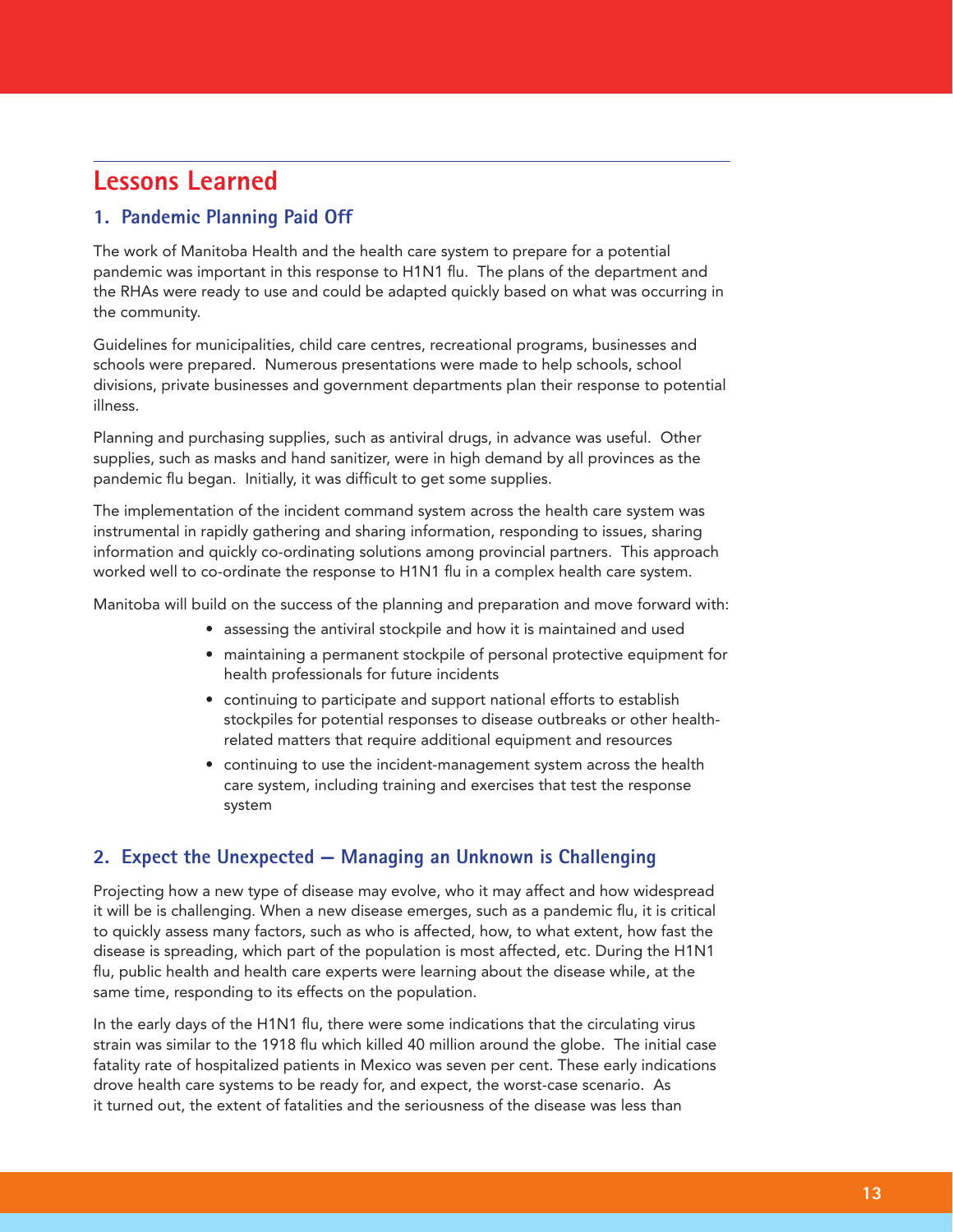originally expected. However, the provincial government and the health system, along with other provinces and countries, had to plan and prepare for the worst-case scenario to ensure the health and well-being of Manitobans was protected.

An example of the unexpected is that the original plans for a pandemic flu response expected pressures within the health care sector to surface first in emergency rooms, then in hospital wards and then in ICUs. With the H1N1 flu, the pressures were felt almost immediately in ICUs because of how quickly the disease affected some people. Manitoba experienced a significant surge in demand for ventilators early in the first wave.

Manitoba will move forward with:

- incorporating the experience of the H1N1 pandemic flu into the models used to prepare for future public health emergencies such as another pandemic flu
- enhancing health surveillance systems that can flag emerging diseases and closely monitor global activities on them
- continuing to test and refine plans, based on emerging science and evidence

## **3. Partnerships Pay Off**

Working in partnership with a range of individuals and organizations helped the Manitoba government respond to the H1N1 flu outbreak. This was key to effectively respond to the flu from a community, provincial and national perspective.

### *Health Care Professionals*

Manitoba's health care professionals were on the frontlines of the response, delivering high quality care and contributing thoughtful suggestions and observations that helped shape the H1N1 flu response. Collaboration with unions and professional organizations was important in providing a fair, reliable framework to respond to the potential impact of a relatively unknown disease. Open communication supported the overall response.

### *Call to Action*

The over 630 volunteers who responded to the province's call to action in September, 2009 provided a valuable resource for RHAs responding to the H1N1 flu. Health care professionals were interested in providing services and support, as required.

#### *Regional Health Authorities*

RHAs had comprehensive plans to deal with a pandemic flu and used them to deal with H1N1. This included delivering the largest immunization campaign in Manitoba history. The co-ordination of the RHAs with the province, and with each other, was invaluable in resolving issues quickly and effectively system-wide.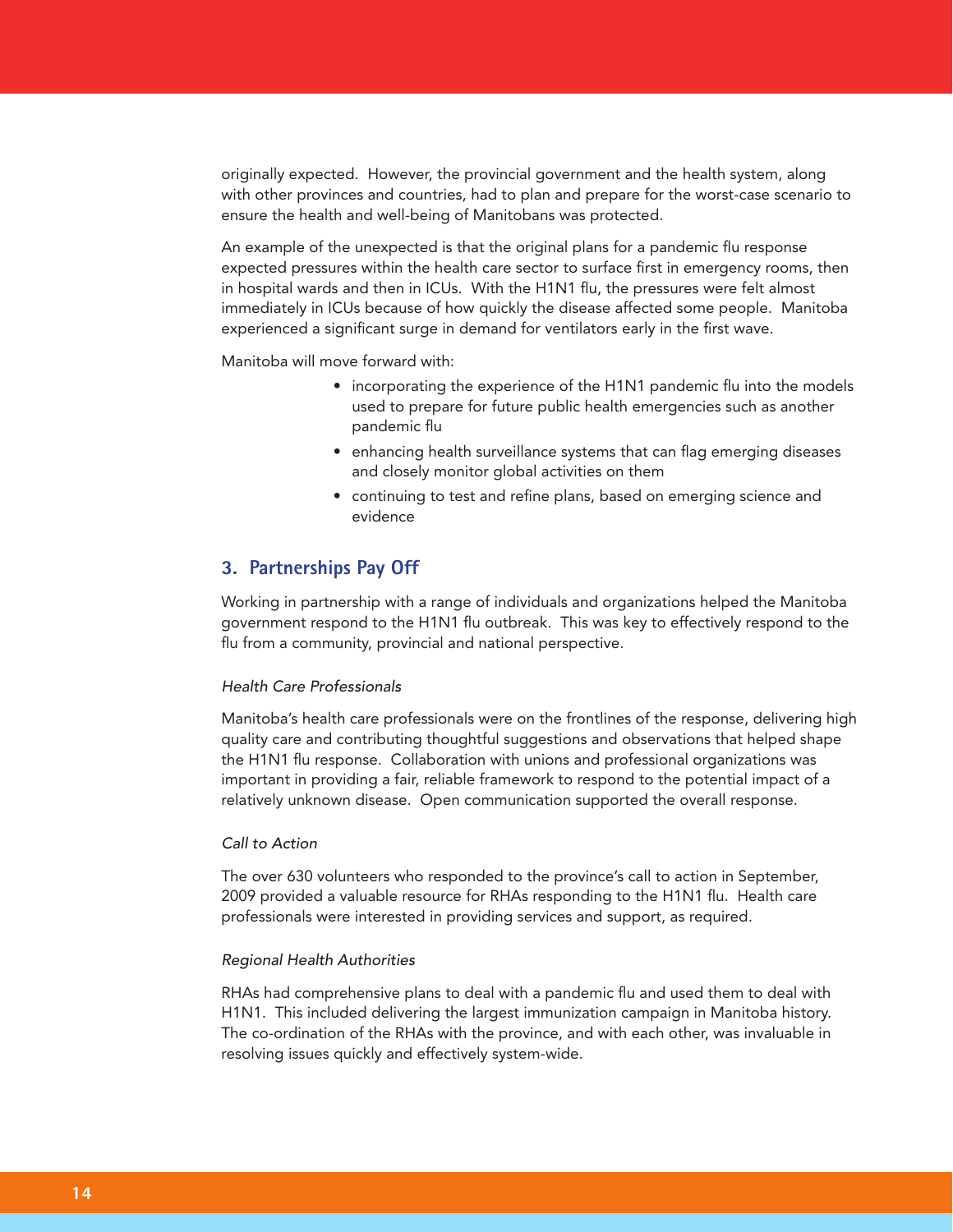### *Manitoba's First Nations and Metis Communities*

Manitoba's tri-partite table helped manage the response to H1N1 flu. It included the Assembly of Manitoba Chiefs, Health Canada – First Nations Inuit Health, the Manitoba Metis Federation, Southern Chiefs Organization, Manitoba Keewatinowi Okimakanak (MKO) and provincial government representatives. This forum helped bring all groups together and became a valuable way to identify and resolve issues in managing H1N1 flu.

#### *National Co-ordination*

Manitoba contributed to the development of the national Canadian pandemic plan, which provides a framework for national co-ordination of issues, such as a pandemic flu, that crosses borders and affects all Canadians. The framework provided for valuable information sharing and problem solving as the H1N1 flu arrived in Canada and spread to all provinces and territories.

Co-ordinating information on this scale did result in some issues and challenges. There was some duplication of effort. Sometimes, contradictory information was provided by the provinces and the federal government in areas such as the use of N95 respiratory masks and immunization priority groups. During the second wave of disease, national co-ordination improved with the implementation of a national health incident management system. It improved communication and co-ordination between the provinces and the federal government.

Manitoba will move forward with:

- maintaining close working relationships with PHAC and Health Canada First Nations Inuit Health to respond to cross-Canada disease outbreaks and health emergencies affecting Manitoba
- re-establishing the tri-partite table involving First Nations and the federal and provincial governments, to respond to significant emergencies that may arise
- continuing to participate on national committees to further develop and refine plans for nationally co-ordinated responses
- establishing a permanent database of health professionals who could be called on as required
- maintaining the partnerships developed during the planning and response to pandemic flu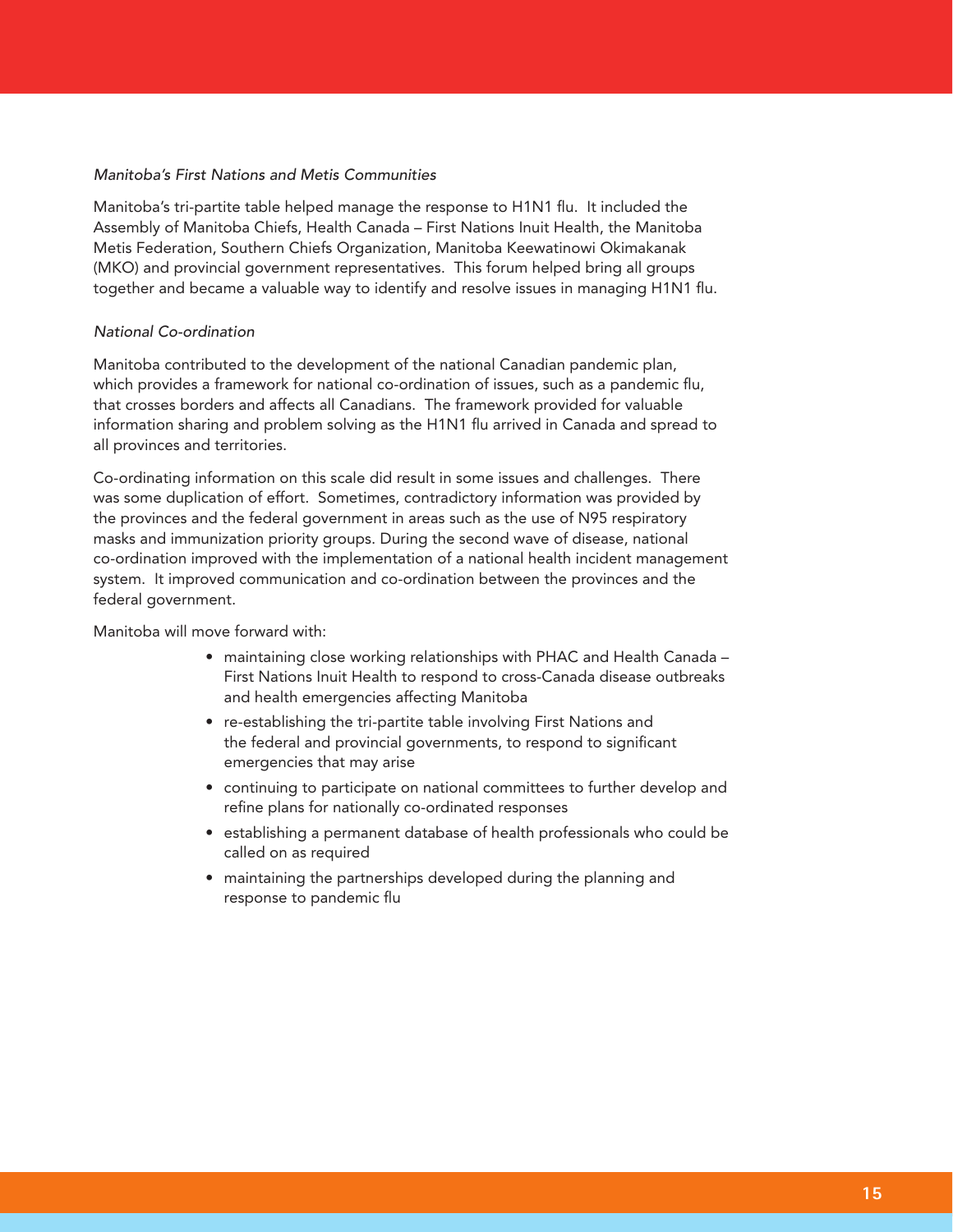## **4. Share Information**

The public is a key partner in preventing the spread of disease and taking appropriate steps when it occurs. Many Manitobans acted to:

- ensure handwashing and cough etiquette were fully understood in their homes and workplaces
- learn about and follow H1N1 issues
- make the decision to immunize themselves and their families

Proactive, timely communications helped keep Manitobans in the loop through advertising, news media events and the website. A research poll, conducted in October, showed 76 per cent of Manitobans knew the importance of handwashing in preventing the spread of diseases, such as H1N1 flu.

A notable challenge during the H1N1 flu was explaining rapidly changing scientific knowledge as it developed and guided decision-making. For example, the faster than usual approval process for the H1N1 vaccine, the different forms of vaccine and identifying specific priority groups were challenging to clearly communicate to the public at times. This may have affected the decisions about vaccine and the need to get immunized. Explaining evolving scientific knowledge and decisions to the public will continue to require clear, concise, accessible information to help ensure Manitobans are aware of the information they need to make informed decisions.

Efforts to promote health and healthy living are important as Manitobans with chronic conditions such as diabetes, obesity and smoking habits were more likely to experience more serious forms of the H1N1 flu. Measures, which improve health and living conditions increase peoples' ability to avoid disease or to recover if they do become ill. During H1N1, it was also important to ensure Manitobans understood the importance of seeking early treatment of respiratory problems.

Manitoba will move forward with:

- continuing to develop and share pertinent information about diseases, such as flu, with Manitobans
- continuing to explore alternative ways to provide information to Manitobans
- ensuring that public communications continues to be an integral part of the incident management system
- supporting and encouraging the efforts of Manitobans to improve their health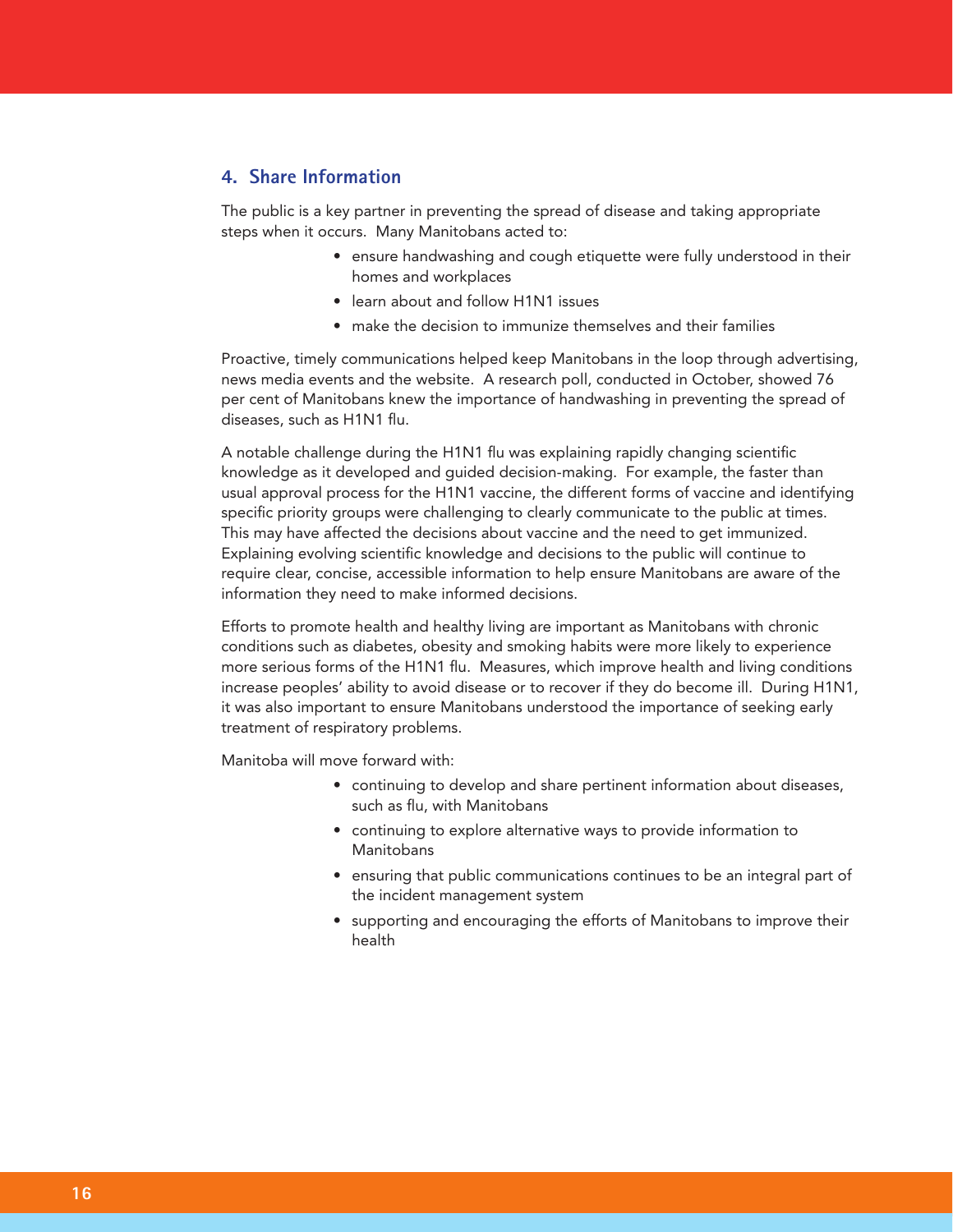# **5. Mass Immunization**

Manitoba initially focused on mass clinics with public health nurses providing the vaccine before providing it to doctors' offices in November 2009. The mass clinics proved to be successful in delivering vaccine quickly and effectively.

Each RHA tailored their vaccine strategy to reach the priority groups, considering their own geographic and logistical demands, and the needs of their populations. Winnipeg set up mass clinics around the city with extended hours. The Assiniboine RHA set up clinics, based on appointments as the clinics went to various communities in their region. The Burntwood RHA ran some clinics in schools. The various approaches were designed to reach the groups who were most at risk of becoming seriously ill in that region.

Mass clinics effectively reach a large per cent of the population in a short time. Clinics need to be in easily accessible locations and scheduled to meet the needs of all sectors of the population. Reaching out to vulnerable and at-risk populations who cannot access mass clinics requires alternatives that were tried and could be further developed. Informing people about the clinics needs to incorporate various communications methods and languages to reach the greatest percentage of the population possible. Another challenge was receiving the vaccine in 500-dose packages, which limited use by smaller operations, such as doctors' offices, because of the potential for considerable wastage when a package is opened, but not fully used.

Supply issues played a significant role in delivering vaccine. Uncertain and changing vaccine quantity made it very challenging to plan the clinics and move supplies, make appointments in some areas, assign staff and inform the public of clinic times. Providing clear information about the priority groups for the H1N1 flu shot (with two different types of vaccine) and the different priority groups for the seasonal flu shot was also challenging.

The federal government had a single supplier for the vaccine to ensure Canada would have access to its own vaccine supplies in an emergency. The federal government has indicated it intends to have more than one contract for flu vaccine which is expected to help with vaccine supply in the future.

Manitoba's mass immunization plan had been developed and tested through staged exercises. Under the plan, approximately 200,000 vaccinations could be delivered on a weekly basis. This preparation work was important to guide the work of the mass clinics by RHAs during the H1N1 flu pandemic.

Approximately 451,000 Manitobans received the H1N1 flu vaccine in the largest ever vaccination effort. Manitoba's immunization rate was similar to the national average at 37 per cent. The supply delivered to Manitoba from the nationally-co-ordinated vaccine process was at its lowest when Manitobans were in lines to receive the vaccine. By the time the supply was sufficient to immunize more people, many seemed to decide that the risk of H1N1 flu had fallen and they did not get immunized.

Manitoba will move forward with:

• applying the learning from the mass immunization effort to existing plans and similar situations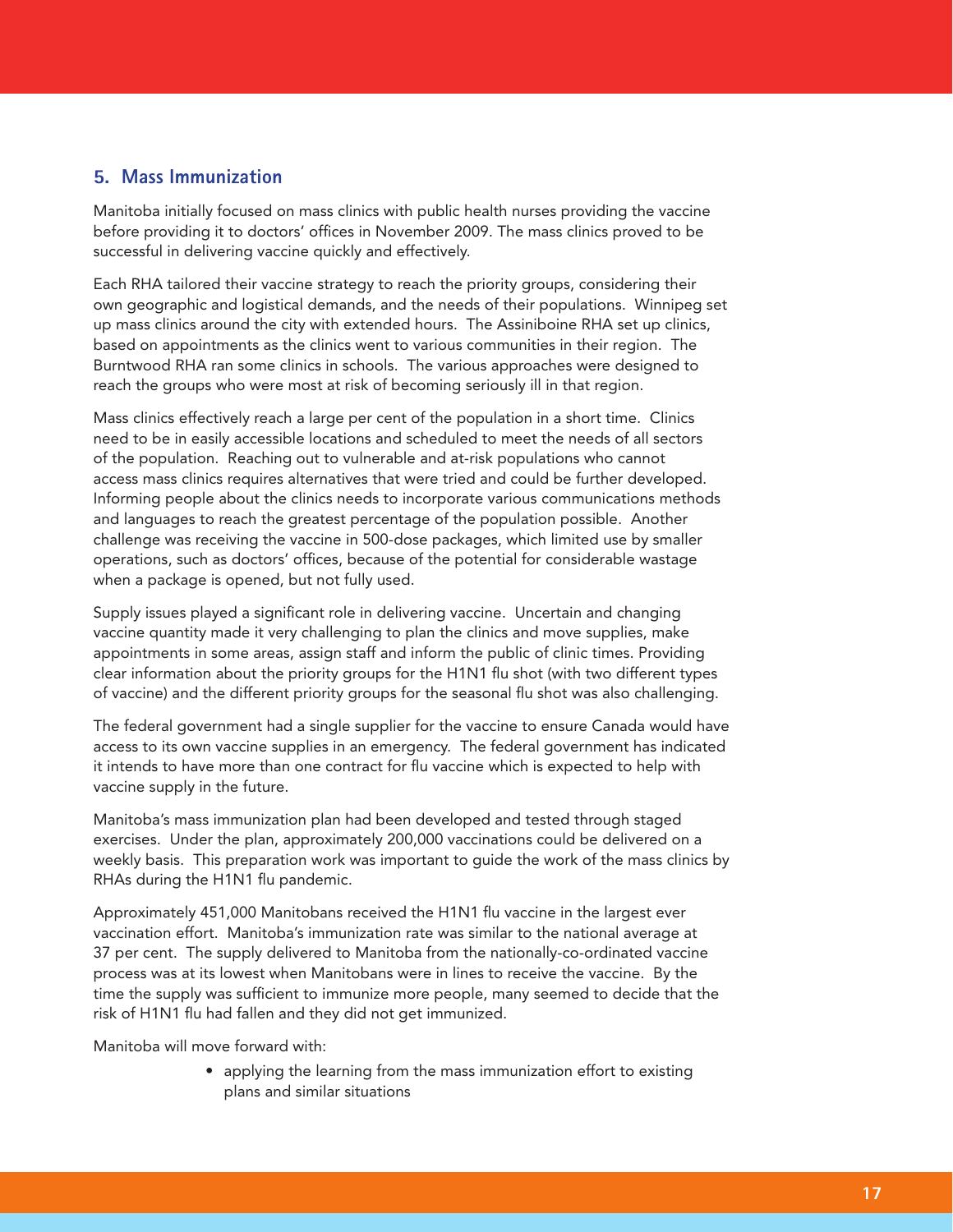# **Conclusion**

H1N1 flu reminded many around the globe of the potential of disease to affect individuals, families, communities and the whole of society. Overall, H1N1 flu did not cause the level of disease and death that many feared a pandemic flu might, however, it did cause deaths and serious illness. Manitoba's plans worked well for the H1N1 flu and the experience will help improve plans for future emergency situations.